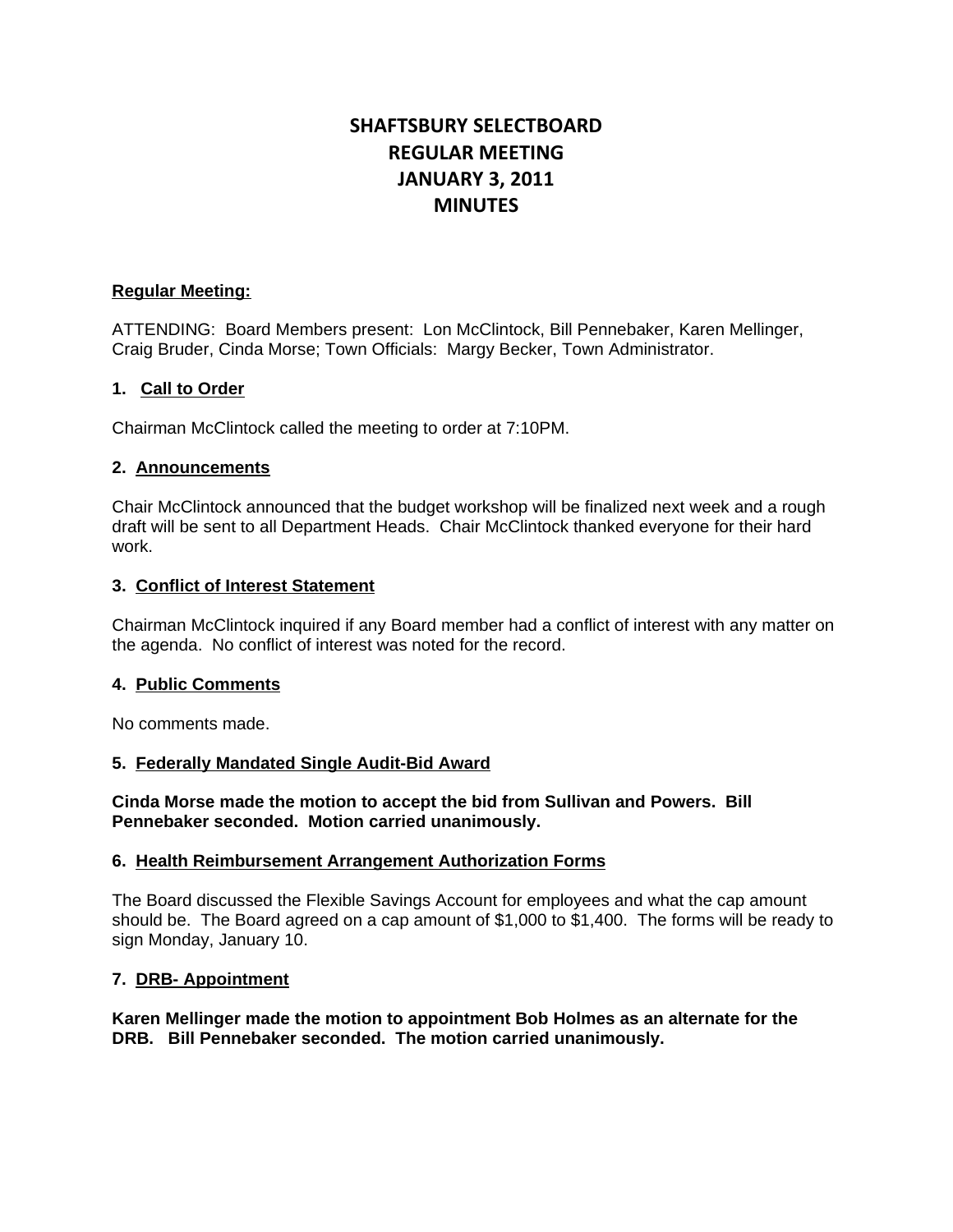### **8. Winter Parking Ordinance**

Second reading tabled until next meeting.

#### **9. Dog Ordinance Amendment**

The Board discussed changes to the Dog Ordinance. They will add names of public places such as parks and cemeteries and include sidewalks and the village. The first public reading will be on January 17.

#### **10. Town Administrator Report**

Margy Becker reported that the Blue Cross enrollment is taking longer than anticipated. The employees are enrolled and will get their ID numbers; the cards will come later.

The quarterly report for the Energy Block Grant will soon be finished. New year-end payroll deductions are being worked on. The road crew is keeping in account the budget for overtime and winter supplies. The North Shaft Lions were thanked for supplying the board sides for the rink. There are templates in place for the Town Report budget reports. Letters will be prepared for the reappointments of Town Officers in late January.

### **11. Other Business**

There will be a budget workshop at 5pm next Monday, January 11.

### **12. Approval of Minutes**

**Karen Mellinger made the motion to approve the minutes of the December 20, 2010 regular meeting. Craig Bruder seconded. Motion carried 4-0-1 with Lon McClintock abstaining.**

#### **13. Approval of Warrants**

PAYROLL WARRANT PR#26 IN THE AMOUNT OF \$9,636.62.

**Cinda Morse made the motion to approve payroll warrant PR#26 in the amount of \$9,636.62. Craig Bruder seconded. The motion carried unanimously.**

PAYROLL WARRANT PR#25 IN THE AMOUNT OF \$11,837.84.

**Cinda Morse made the motion to approve payroll warrant PR#25 in the amount of \$11,837.84. Bill Pennebaker seconded. The motion carried unanimously.**

CHECK WARRANT #R27 IN THE AMOUNT OF \$6,180.48.

**Karen Mellinger made the motion to approve check warrant #R27. Cinda Morse seconded. The motion carried unanimously.**